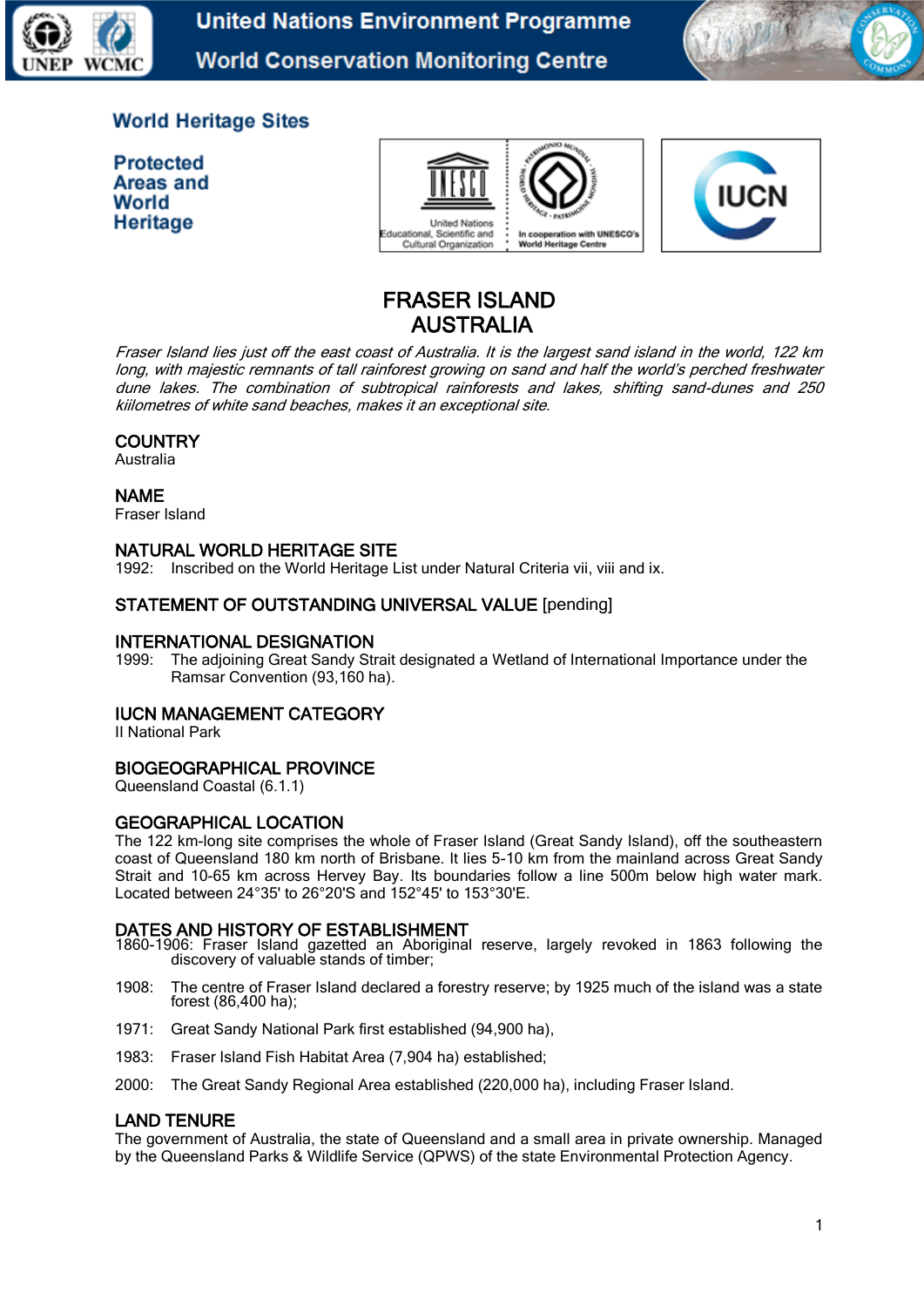## AREA

166,283ha. It is part of and adjoined on the west and south by the Great Sandy Region which includes Great Sandy National Park and Great Sandy Strait with Hervey Bay, totalling some 860,000 ha: 256,000 ha terrestrial, 604,000 ha marine.

## ALTITUDE

Sea-level to 240m.

#### PHYSICAL FEATURES

Fraser Island stretches along the southern coast of Queensland, separated from it for some 60 km by the narrow Great Sandy Strait which opens into the wide Hervey Bay. At 122 km long, 7-25 km wide and 184 000 hectares in area, it is the largest sand island in the world and is protected as an outstanding example of ongoing geological and ecological processes. Its striking natural phenomena include long white beaches of great beauty flanked by strikingly coloured sand cliffs, majestic rainforests, forty perched dune lakes of crystal clear water and a complex still active system of massive dunes which reach 240 metres above sea level and extend 30-60m below it. The island is the result of Quaternary deposition of sand swept north from the continental shelf, and of continual erosion along a fluctuating coastline. It is a continuation of the similar Cooloola sand-mass on the mainland to the south. The Fraser Island sand-mass comprises a complete sequence of sand dunes extending from the Holocene less than 10,000 years ago, to before the last Pleistocene interglacial period, 120,000- 140,000 years ago, forming a continuous record of climatic and sea level changes, past soil development and vegetational successions. Igneous rocks outcrop at Indian Head and Waddy Point in the north. Episodes of major dune-building have formed at least eight overlapping dune systems, some more than 700,000 years old, the world's oldest recorded dune sequence (QPWS, 2006). The sand, often tinted by iron-rich minerals, derives from granites, sandstones and metamorphic rocks in river catchments to the south and from the seafloor. There are 250 kilometres of white sand beaches. The soils are largely infertile except under the closed rainforest (DASET, 1991).

The hydrology of the sand-masses is notable for their unique strata and the almost unaltered catchments of the region, the sand-mass aquifers and dune lakes. The aquifers consist of an extensive regional freshwater lens within the sand-mass and aquifers perched over more or less impervious organically bound sands. The massive groundwater reserves, which may be stored for up to 70-100 years, are estimated at around 10-20 million megalitres within the sand-mass, of which almost six million megalitres are above sea level. A further 400,000 megalitres may be retained in perched aquifers. Over 100 lakes are scattered among the dunes. The 40 perched, window and barrage dune lakes are unusual in their number, size, elevation, depth and acidic oligotrophic waters, and comprise more than half the world total of such lakes. Some of them, formed in wind-scoured depressions that become impermeable from the collection of wind-hardened organic debris, are estimated to be up to 300,000 years old, and contain in their organic sediments a continuous record of changes to the island's hydrology and vegetation through Quaternary glacial and interglacial cycles. Window lakes form when a scoured depression exposes part of the regional water table. The island also has several barrage lakes formed when a wall of landward migrating sand dunes has blocked a watercourse or groundwater springs. Lake Boomanjin (200ha) which has tannin-brown water, is the world's largest perched lake and one of the highest (DASET, 1991; Sinclair & Morrison, 1990).

## CLIMATE

Conditions are maritime subtropical with mean annual temperatures ranging from 14.1°C minimum to 28.8°C maximum. Rainfall is high, reaching 1,800mm on the highest dunes in the centre of the island (DASET, 1991; Sinclair & Morrison, 1990).

## **VEGETATION**

The island has a surprising variety of vegetation ranging from coastal heath to subtropical rainforest, and is the only place in the world where tall rainforests grow on sand dunes over 200 metres in elevation. There are four main vegetation types. The most extensive is the scribbly gum *Eucalyptus* signata - Banksia wallum heathland; then coastal forest, heath and scrub communities; tall eucalypt forest dominated by stringy-barked satinay *Syncarpia hillii* and brush box *Lophostemon confertus*; and tall closed forest including rainforest and blackbutt *Eucalyptus pilularis* forest;. Four lesser communities are: cypress pine *Callitris glaucophylla* forest and woodlands; fens, wet forest and swamp communities often dominated by paperbarks *Melaleuca* spp.; mangrove and saltmarsh (Queensland Government, 1990). There is a clear generally east-west zonation and succession of plant communities according to the salinity, water table, age and nutrient status of dune sands, and the exposure, frequency and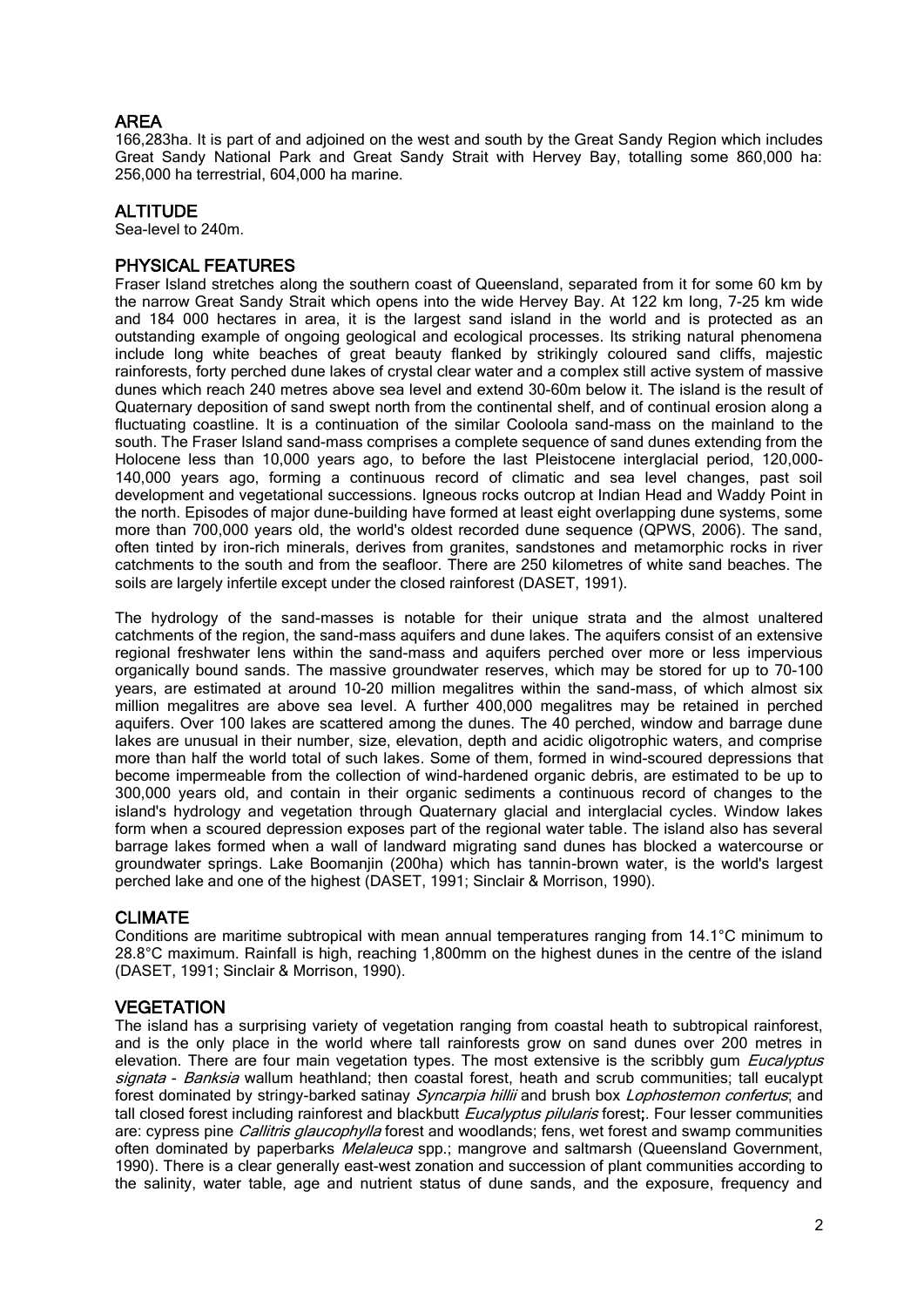intensity of fires (Sinclair & Morrison, 1990): the oldest dunes lie in the west, partly overlaid to the east by progressively younger dunes. In the heavily leached old dunes the forests are replaced by stunted woodlands, shrubs and low heaths by a process of retrogressive succession which is of considerable scientific interest.

The slopes and valleys of the high central dunes are the best protected from winds, receive the highest rainfall and have the deepest soils. Sheltered from the sea winds by the outer vegetation they are dominated by the rainforest community, which covers about 3,260 ha. Characteristic upper strata species are the huge brush box, piccabeen palm *Archontophoenix cunninghamiana*, the Gondwanan species hoop pine *Araucaria cunninghamii* and kauri pine *Agathis robusta* intermixed with low vine forests of small-leafed grey myrtle or carrol Backhousia myrtifolia. The tall eucalypt forests are dominated by pure stands of blackbutt, and grow mainly on the high dunes adjoining the rain forests. The low sclerophyll forest, between the foredunes and the tall eucalypt forest, is dominated by scribbly gum (Sinclair & Morrison, 1990). The low wallum heaths are of evolutionary and ecological significance and provide magnificent wildflower displays in spring and summer. Small hardy trees such as beach she-oak Casuarina equisetifolia, coastal banksia Banksia integrifolia and screwpine Pandanus tectorius stabilise the foredunes and protect the inland vegetation from the harsh salt-laden winds.

The region is particularly important for relict populations of fern species, with around 50 species and varieties found on the island. Threatened species include pineapple zamia Macrozamia pauli-quilielmi (EN), little wattle Acacia baueri baueri, baconwood Archidendron lovelliae and the orchid Phaius tancervilleae (Twyford, n.d.). Internationally threatened species include Key's boronia Boronia keysii, stinking cryptocarya Crytocarya foetida, bogrush Schoenus scabripes, and Fraser Island creeper Tecomanthe hillii (Sinclair & Morrison, 1990). The boundary of the region is 500m below the high water mark to include important areas of beach, wetland, mangrove, and part of the more than 16,300 ha of seagrass beds in the nutrient-rich Great Sandy Strait and Hervey Bay (DASET, 1991; Sinclair & Morrison, 1990). Full checklists of the flora and fauna are given in the nomination document (DASET, 1991).

## FAUNA

Compared with the mainland the island is noted for its low number and incidence of introduced species. The native plant communities contain a large number of specialised habitats that support a very diverse fauna, although diversity within habitats is low and few species are endemic to the sandy coastal heaths (DASET, 1991; Sinclair & Morrison, 1990). 66 mammal species, 17 amphibian, 78 reptile and 352 bird species are noted in the latest QPWS checklists (2003 and 2005). The mammals include 12 marsupials, including the sugar glider *Petaurus breviceps*, 19 bats including the regionally endemic grey-headed flying fox Pteropus poliocephalus (VU), 11 rodents including the water mouse Xeromys [myoides](http://quin.unep-wcmc.org/isdb/taxonomy/tax-gs-search2.cfm?GenName=Xeromys&SpcName=myoides) (VU), and a population of dingo *Canis lupus dingo* which is the purest genetic strain remaining in eastern Australia (Twyford & Hobson, 1996).

The seagrass beds of Hervey Bay and Great Sandy Strait support a large but declining population of dugong *Dugong dugon* (VU). The marine mammal fauna also includes the New Zealand fur seal Arctocephalus forsteri, ten dolphins and eight whales: southern right whale Eubalaena australis, dwarf minke whale *Balaenoptera acutorostrata bonaerensis*, Bryde's whale *Balaenoptera edeni*, humpback whale *Megaptera novaeangliae* (200 have been counted) sperm whale *Physeter macrocephalus* (VU), pygmy sperm whale *Koiga breviceps*, strap-toothed whale *Mesoplodon layardii* and Blainville's beaked whale Mesoplodon densirostris.

The lakes and swamps are poor habitats for fish and other aquatic species because of the purity, high acidity and low nutrient levels of the water but the island has nationally important populations of the honey blue-eye *[Pseudomugil mellis](http://quin.unep-wcmc.org/isdb/taxonomy/tax-gs-search2.cfm?GenName=Pseudomugil&SpcName=mellis)* (EN) and Oxleyan pygmy perch *[Nannoperca oxleyana](http://quin.unep-wcmc.org/isdb/taxonomy/tax-gs-search2.cfm?GenName=Nannoperca&SpcName=oxleyana)* (EN) (Twyford & Hobson, 1996) and the Park has most of the world's known habitat for 'acid frogs' which have adapted to the difficult conditions. Populations include Cooloola sedgefrog [Litoria cooloolensis](http://quin.unep-wcmc.org/isdb/taxonomy/tax-gs-search2.cfm?GenName=Litoria&SpcName=cooloolensis) (EN), wallum rocketfrog [L. freycineti](http://quin.unep-wcmc.org/isdb/taxonomy/tax-gs-search2.cfm?GenName=Litoria&SpcName=freycineti) (VU), wallum sedgefrog [L. olongburensis](http://quin.unep-wcmc.org/isdb/taxonomy/tax-gs-search2.cfm?GenName=Litoria&SpcName=olongburensis) (VU) and wallum froglet [Crinia tinnula](http://quin.unep-wcmc.org/isdb/taxonomy/tax-gs-search2.cfm?GenName=Crinia&SpcName=tinnula). The poisonous introduced cane toad Bufo marinus is seen as a dangerous threat. The island is rich in reptile fauna and harbours 23 species of sand-dwelling reduced-limb skinks including a monotypic genus the sand-swimmer *Coggeria naufragus*. There are breeding colonies of loggerhead turtle *[Caretta Caretta](http://quin.unep-wcmc.org/isdb/taxonomy/tax-gs-search2.cfm?GenName=Caretta&SpcName=caretta)* (EN) and green turtle *[Chelonia mydas](http://quin.unep-wcmc.org/isdb/taxonomy/tax-gs-search2.cfm?GenName=Chelonia&SpcName=mydas)* (EN); visiting turtle species include hawksbill *Eretmochelys imbricata* (CR), leatherback *Dermochelys coriacea* (CR) and olive ridley turtles Lepidochelys olivacea (VU). Coral reefs occur within Great Sandy Strait and offshore (Sinclair & Morrison, 1990). 300 insect species have been identified.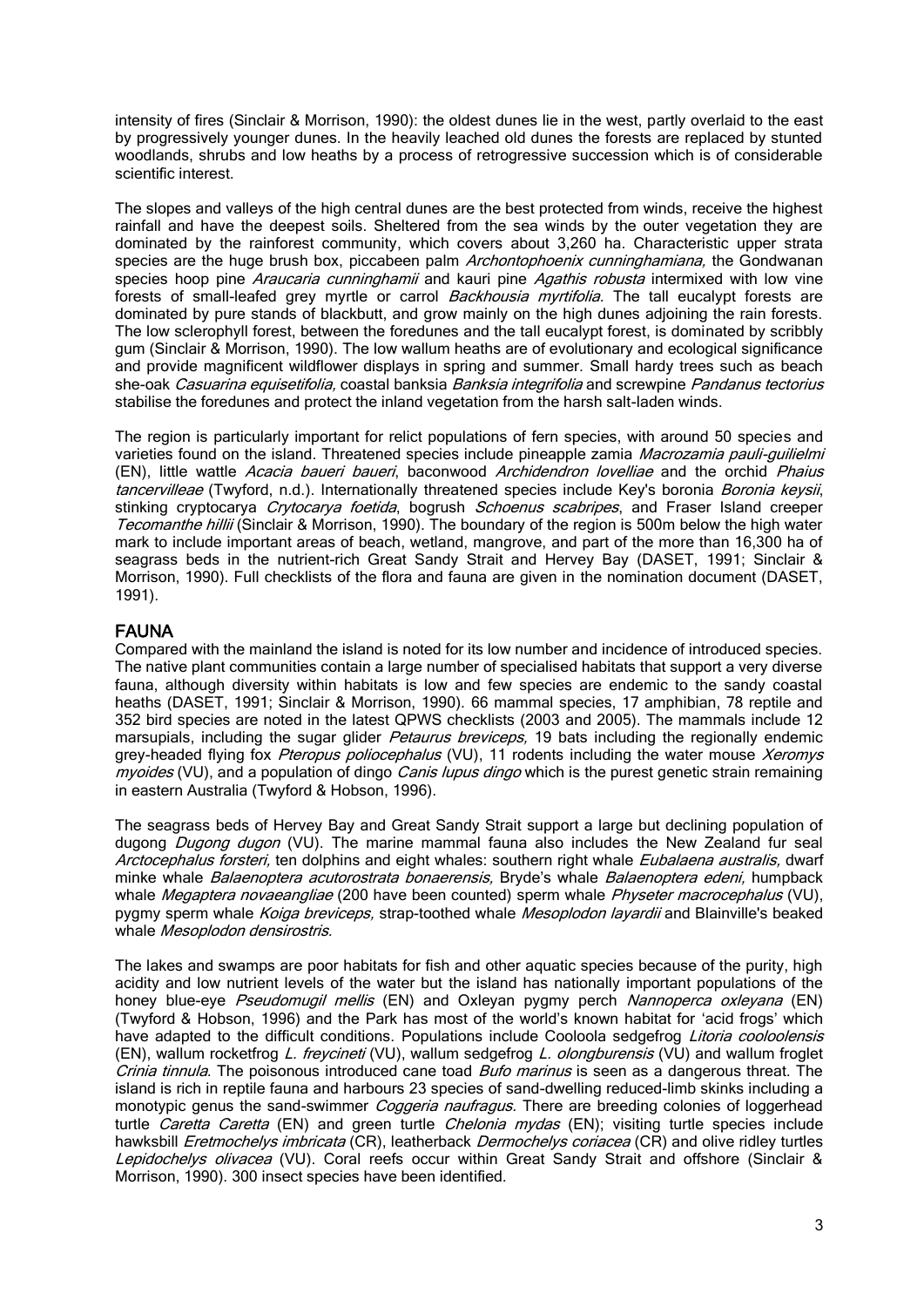Birds are the most abundant animals on the island with 352 species recorded. It is a particularly important site for migratory waders which use the area as a stop-off during their long flights between southern Australia and their Siberian breeding grounds. Other species include the mound-nesting Australian brush-turkey Alectura lathami, red goshawk [Erythrotriorchis radiatus](http://quin.unep-wcmc.org/isdb/taxonomy/tax-gs-search2.cfm?GenName=Erythrotriochis&SpcName=radiatus) (VU), black-breasted button quail [Turnix melanogaster](http://quin.unep-wcmc.org/isdb/taxonomy/tax-gs-search2.cfm?GenName=Turnix&SpcName=melanogaster) (VU), beach stone-curlew [Esacus neglectus,](http://quin.unep-wcmc.org/isdb/taxonomy/tax-gs-search2.cfm?GenName=Esacus&SpcName=neglectus) ground parrot [Pezoporus wallicus,](http://quin.unep-wcmc.org/isdb/taxonomy/tax-gs-search2.cfm?GenName=Pezoporus&SpcName=wallicus) found in the wallum heathlands, Australian king parrot Alisterus scapularis, yellowtailed black cockatoo *Calyptorhynchus funereus* and sulphur-crested cockatoo *Cacatua galerita*. Less common seabirds are soft-plumaged and Providence petrels Pterodroma mollis (VU) and P. solandri (VU), southern giant petrel Macronectes giganteus, grey-headed albatross Thalassarche chrysostoma (VU), sooty albatross Phoebetria fusca (EN) and wandering albatross Diomedea exulans (VU).

## CONSERVATION VALUE

Fraser Island is the largest sand island in the world and an outstanding example of ongoing sand-mass related geological and ecological processes. The combination of the globally unique rain forests growing on tall sand dunes and the array of dune lakes is exceptional (DASET, 1991). The Park lies within a WWF Global 200 Freshwater Eco-region, and is a BirdLife-designated Endemic Bird Area. It adjoins a Ramsar wetland which is a refuge for humpback whales and dugongs.

## CULTURAL HERITAGE

The island reveals Aboriginal occupation of at least 5,000 years, although further research may indicate earlier occupation. It was called K'gari by its Aboriginal inhabitants. Five main related groups of Aborigines dominated the Great Sandy region before the arrival of Europeans, of which the Butchulla people remain. There was a small permanent population of 400-600 that swelled seasonally to perhaps 2,000-3,000 in the winter when seafood resources were particularly abundant and bark for canoes and shelters, vines for nets, and piccabeen palm fronds for baskets were collected. Some 450-500 sites have been located, particularly adjacent to the eastern shore. The island contains many sites of spiritual, archaeological and social significance: canoe and gunyah trees, tree scars, artefact scatters, fish traps, campsites and over 200 shell middens.

The first written record of the region is from Cook's discovery of the east coast in 1770. European contact, initiated by Matthew Flinders in 1802, was sporadic and limited to explorers, escaped convicts and shipwreck survivors. In 1836 survivors of the wrecked *Stirling Castle* lived for about six weeks on the island before being rescued. During these six weeks, hostility and aggression developed between the Europeans and the Aborigines. One of the survivors was the wife of the ship's captain, Eliza Fraser, after whom Europeans named the island. In 1842, good pastoral lands and excellent forests were reported which attracted settlers who grazed horses, sheep and cattle on the island.

Aboriginal life was disrupted soon after European settlement. Dispossession of their land and reduced access to native plants and animals caused disruption of beliefs and practices, and disease, alcohol and opium destroyed their traditional way of life. Land clearance for pasture and timber harvesting from 1863 hastened the end. An Aboriginal mission was established at White Cliffs between 1870–73 and an Aboriginal Reserve was established at more remote Bogimbah Creek, in 1897, operating as a mission and virtual prison until 1904 when the surviving Aboriginal inhabitants were dispersed to various mainland missions (Twyford, 1995). Further information on Aboriginal people on the island is given in Foley (1992), Free et al. (1994), and McNiven (1993a, 1993b, 1994a and 1994b). The works of Patrick White and Sydney Nolan have etched awareness of the island into the national consciousness.

#### LOCAL HUMAN POPULATION

There are only some 116 residents on the island. Eight small resort settlements, as well as camping areas, forestry camps, roads, jetties, and airstrips lie within the nominated area. Similar developments border the area to the south and west. There are proposals for further development both within and next to the nominated area.

#### VISITORS AND VISITOR FACILITIES

Tourism grew slowly until the 1930s. Controversy over sand mining in the 1970s and the cessation of logging in the early 1990s, dramatically increased visitor interest. During 1993-1994, approximately 82,000 camper nights were recorded on the island (M. Hocking, pers. comm., 1997). In 2001-2 Fraser Island had almost 320,000 visitors. Visitor facilities now include resort hotels as well as accommodation for 8-10,000 in seven developed camp sites as well as beach camping zones, walkers' camps and fishing camps, all heavily used at peak times. Awareness of the potential of danger from wild dingos is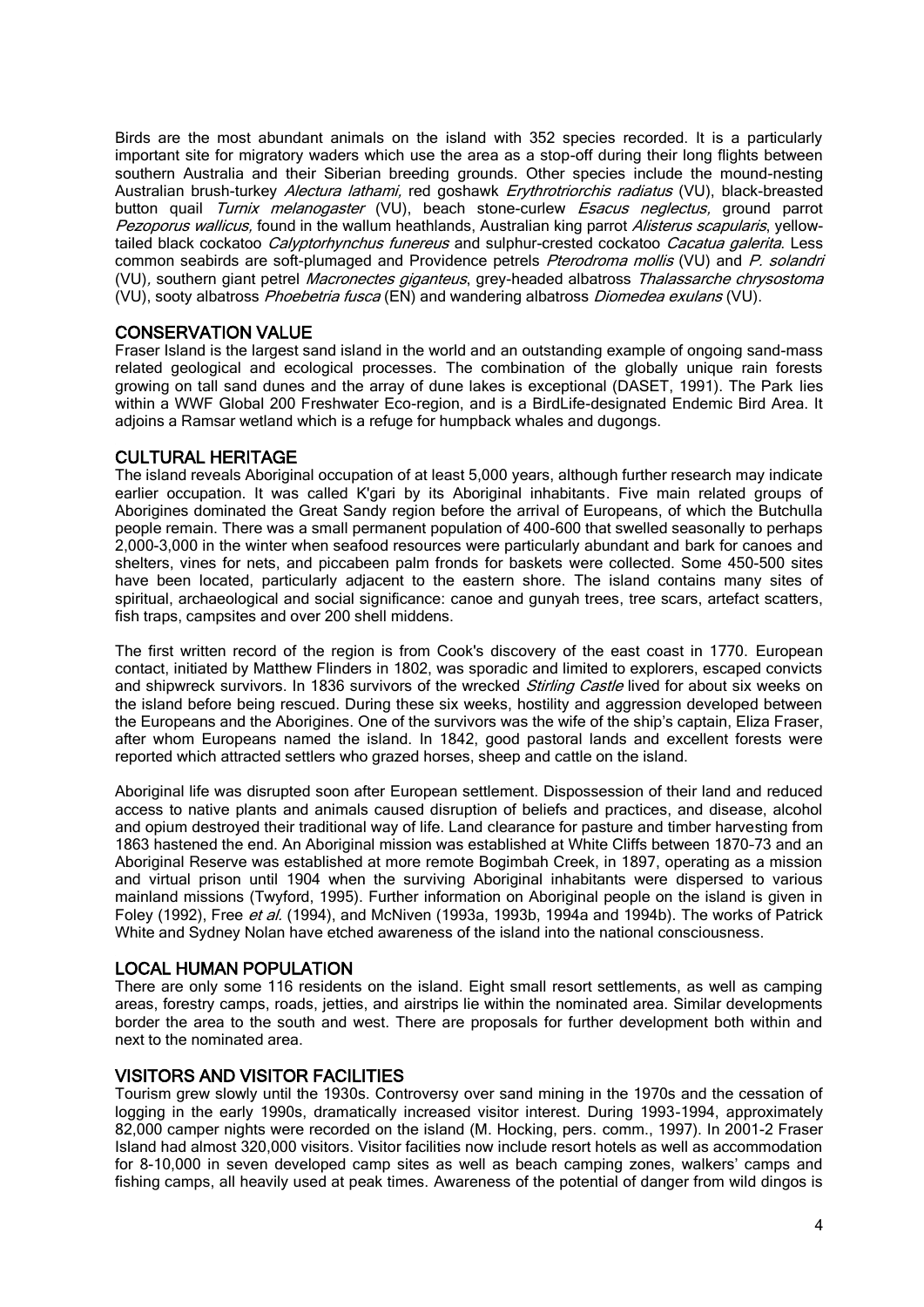necessary. There is a network of 44 km of gravel roads and approximately 1,000 km of unsealed sand tracks established originally for forestry purposes; four-wheel-drive is necessary (DASET, 1991). Access from the mainland is by launch, barge and air from across the bay.

## SCIENTIFIC RESEARCH AND FACILITIES

The Great Sandy Region Scientific Advisory Committee was established in 1992, meets periodically and has drawn up an agenda for research. Inventories of the mammals, reptiles, amphibians and birds were taken during 2003-2005 by the Wildlife Service; and chronosequencing of the dunes and examination of retrogressive succession remain intriguing subjects of research. The Wildlife Service currently runs monitoring programs on plants, small mammals, birds and dingoes. Previous research undertaken on Fraser Island is referenced in the bibliographies in the Commission of Inquiry reports (1990) and DASETT (1991). A comprehensive bibliographic review for the island is available from the Department of Natural and Rural Systems Management, University of Queensland, Australia (M. Hockings, pers. comm., 1997).

## MANAGEMENT

Management of the World Heritage Area is by the Queensland Parks and Wildlife Service principally through the provisions of the Nature Conservation Act 1992 and the Recreation Areas Management Act of 1988 and 1991. Management is overseen by a Ministerial Council, comprising Federal and Queensland Government Ministers and a Management Committee consisting of the Chief Executive Officers of the Federal and State Environment Departments, the Queensland Department of Natural Resources, the Office of National Tourism, the Mayors of the two local authorities and, ex officio, the Community and Scientific Advisory Committees (M. Hockings,pers. comm., 1997). In 1994 the fifteenyear Great Sandy Regional Management Plan was prepared by the Queensland Government to provide an integrated planning framework for the whole of the Great Sandy Region, of which Fraser Island is a part. This specified that subject to the resolution of Aboriginal land interests, vacant Crown land on southern Fraser Island was to be added to the existing National Park within the provisions of the Nature Conservation Act, 1992 (Queensland). Aboriginal land claims on Fraser Island may only proceed under the provisions of the Native Title Act 1993. Under the Aboriginal Land Act 1991 (Queensland), land designated as National Park may be listed as claimable by the Government. The Fraser Island Section of Great Sandy National Park is not presently listed as claimable. A management plan was to be developed for an Aboriginal management area, should a successful claim be made under the Queensland Aboriginal Land Act. A Camping Management Plan and a Dingo Management Strategy have been drawn up by QPWS.

The forests of the region were logged between 1863 and 1991 when logging was the region's major industry. Many large old trees were removed, especially Kauri pine and blackbutt, altering the forest structure, floristic composition and relative species abundance (DASET, 1991; Sinclair & Morrison, 1990). In the absence of fire-management, long term maintenance of the blackbutt forests is necessary to halt their conversion to closed forest communities (M. Hockings, pers.comm., 1997). Small scale mining for sand and valuable heavy minerals (rutile and zircon) was licensed between 1949 and 1976: 350 ha for sand and 150ha for mining in the south-east of the island was removed, and the topography irreversibly simplified. Opposition from conservationists and community groups finally secured the removal of sand mining in 1976 (DASET, 1991; Sinclair & Morrison, 1990).

#### MANAGEMENT CONSTRAINTS

Threats to the island's ecosystems exist but are minimal and controllable: invasion by alien weeds, feral animals and pathogens and the potential for the harmful impacts of fire and by excessive recreational use and vehicular access which are not well realised by visitors.

Alien introductions: The relatively few introduced species include extensive infestations of groundsel Baccharis halimolia and lantana Lantana camara. Species such as boneseed Chrysanthemoides monilifera rotundata, sisal hemp Agave sisalana, and Easter cassia Senna pendula glabrata are significant local problems. The poisonous cane toad is widespread but other feral animals are found in low numbers. The killing of a child in 2001 by dingoes prompted culling and stricter regulations on interaction with them. The impacts of recreational use and vehicular access are already under active management to ensure resource conservation (DASET, 1991; Hockings & Twyford, 1997). Many forestry tracks remain and there is a continuing serious problem with the control of four-wheel-drive traffic (IUCN, in litt., 1996). Pollution: There is contamination of the freshwater lens beneath the island due to the spread of human pathogens. Eutrophication has appeared in Ocean Lake and Lake Wobby. Water quality monitoring is therefore being undertaken as part of a broader monitoring programme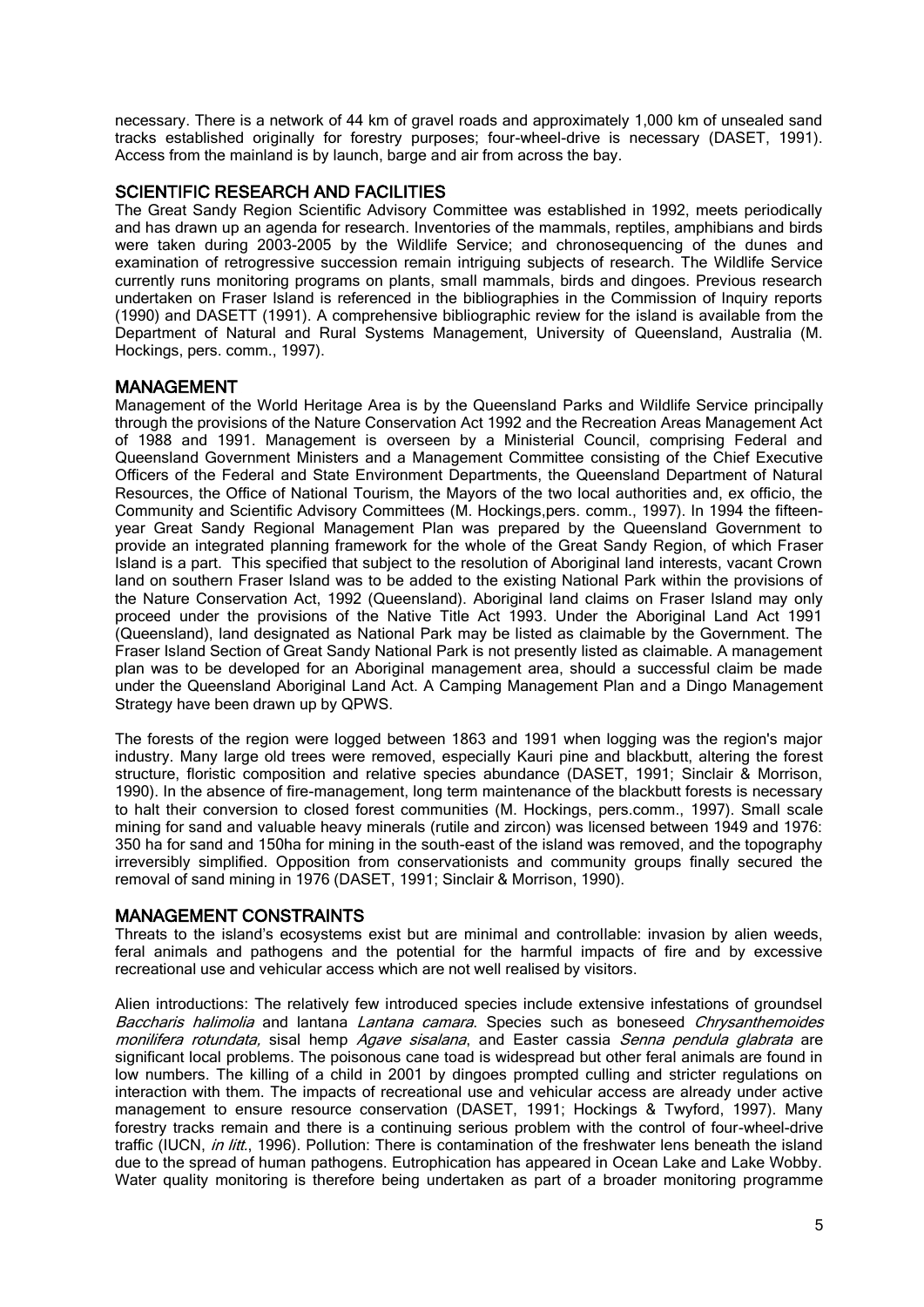(Hocking, n.d.). There have also been major die backs of seagrass beds in Hervey Bay due to flooding and siltation. Dugongs have become very scarce. Sewage and pesticide pollution is a growing management problem in the Kingfisher Bay area (IUCN, pers. comm., 1996).

#### **STAFF**

In 2002 63 staff and 12 volunteers are employed by the Queensland Parks and Wildlife Service working on natural and cultural resource management, public contact, recreation management, infrastructure maintenance and development, enforcement, emergency response, waste removal, road management and administration. Field staff receive extensive training and are supported by policy, planning and administrative staff located in Maryborough (EA/QPWS, 2003).

#### BUDGET

Funding is mainly through the Recreation Areas Management Act and increased from US\$1.47 million in 1992-3 to US\$4.1million in 2001-2002. Revenue from entry and camping fees, service permits and fines contribute to park maintenance (EA/QPWS, 2003).

#### LOCAL ADDRESSES

Queensland Parks and Wildlife Service, PO Box 101, Maryborough QLD 1123, Australia.

Department of Natural and Rural Systems Management, University of Queensland, QLD

#### **REFERENCES**

The principal source for the above information was the original nomination for World Heritage status.

DASETT (1991). Nomination of Fraser Island and the Great Sandy Region by the Government of Australia for Inclusion in the World Heritage List. Department of the Arts, Sport, Environment, Tourism and Territories. 70 pp. [Contains a bibliography of 282 references].

Environment Australia/Queensland Parks & Wildlife Service (2003). State of the World Heritage in the Asia-Pacific Region. Australia. Fraser Island. Report to the UNESCO World Heritage Committee, Paris.

Figgis, P. & Mosley, G. (1988). Australia's Wilderness Heritage. Weldon Publishing, Sydney.

Foley, S. (1992). Aboriginal Cultural Heritage. Location of Sites of Significance to the Aboriginal Community, Great Sandy Region, South-Eastern Queensland. Report prepared for Queensland Department of Environment and Heritage, Maryborough.

Free, S., Huys, S., Johnston, D. & Wickman, S. (1994). An Archaeological Survey of Identified Badjala Sites on Fraser Island. Report prepared for Thoorgine Educational and Culture Centre by Australian Archaeological Survey Consultants, Canberra.

Harmon-Price, P. (1995). *Fraser Island, World Heritage Area: Treasures in the Sand*. Department of Environment and Heritage, Brisbane.

Hilton-Taylor, C. (compiler) (2007). IUCN Red List of Threatened Species. IUCN, Gland, Switzerland/ Cambridge U.K.

Hockings, M. (1998). Evaluating management of protected areas: integrating planning and evolution. Environmental management. 22(3): 337–346.

Hockings, M. & Twyford, K. (1997) Assessment and management of beach camping impacts within Fraser Island World Heritage Area, Southeast Queensland. Australian Journal of Environmental Management. 4(1): 26-39.

McNiven, I. (1993a). Corroboree Beach, Fraser Island: Archaeological Survey and Management Recommendations. Queensland Department of Environment and Heritage, Maryborough (3 volumes).

---------- (1993b). Corroboree Beach, Fraser Island: Archaeological survey and management plan. Queensland Department of Environment and Heritage, Maryborough.